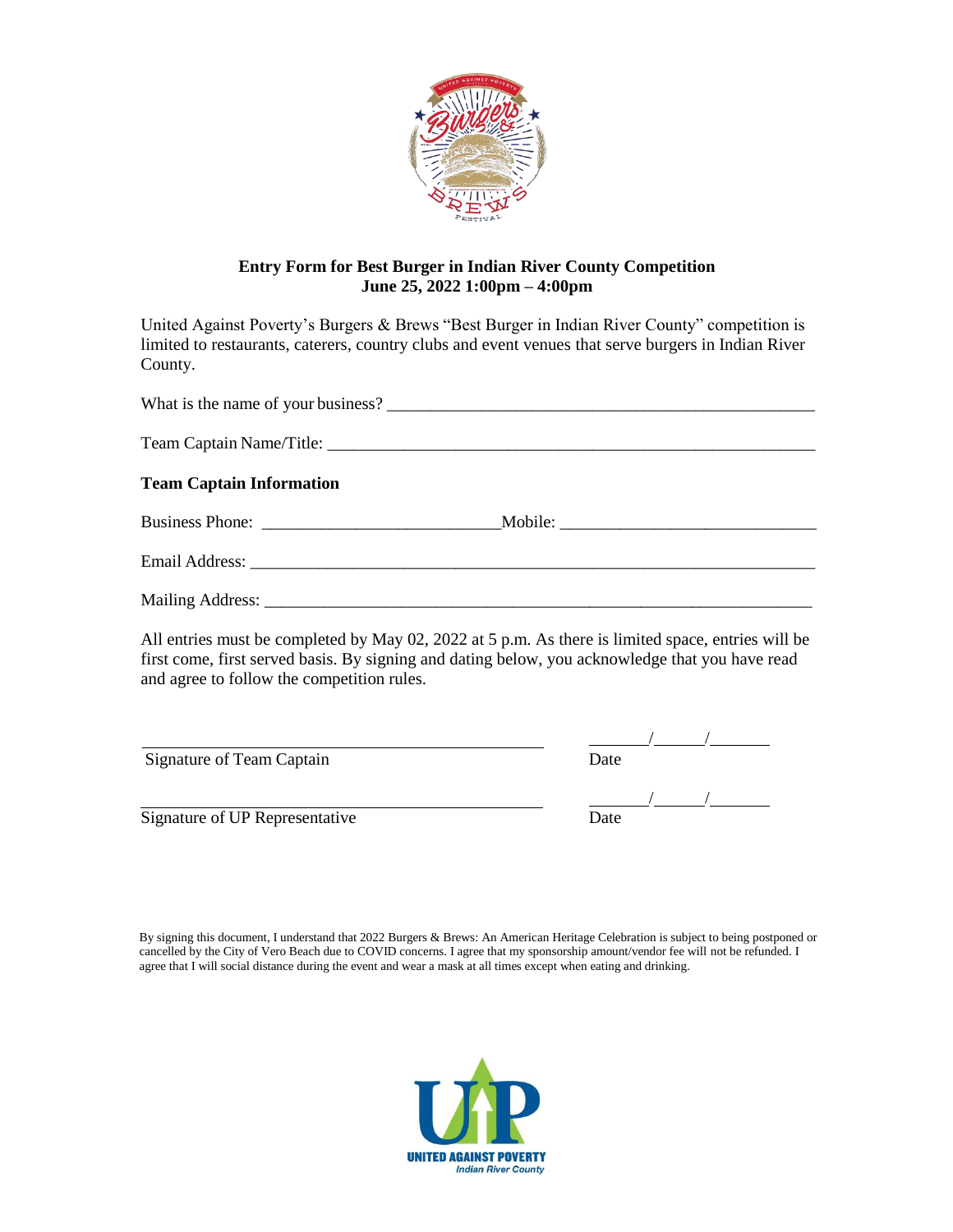

## **BEST BURGER COMPETITION RULES**

- 1. "Teams" can consist of up to four (4) people, but one member must be chosen as team captain (aka head cook). Teams can be as small as one individual.
- 2. United Against Poverty will have limited griddles available on a first come first serve basis, you are welcome to bring your own grill/smoker/griddle.
- 3. No electric will be provided, you may bring your own generator. No staff member or volunteer is authorized to advise you otherwise.
- 4. Agree to cook two burgers and one slider for the competition and up to 350 sliders/mini burgers for the Burgers & Brews Festival that will take place throughout the day.
- 5. No beer pairings will be allowed to compliment your burger during judging.
- 6. You will be provided with an outdoor cooking area off of  $14<sup>th</sup>$  Ave and 21st Street.
- 7. All property and equipment used for cooking must be confined to your allocated space. All equipment must be free standing - no stakes, postholes, or digging is allowed.
- 8. All food products must be stored and maintained at safe temperatures.
- 9. Each contestant competing shall supply all of their own burger meat, cooking ingredients, utensils, preparation tables, etc.
- 10. All burgers must consist of **cooked patties of ground meat and/or ground vegetarian product**, placed between bread or comparable substitutes to form a sandwich honoring the traditional American Hamburger.
- 11. Team Captain is responsible for team conduct. "No alcoholic beverages (except when used for cooking) and/or misconduct by team members or guests will be allowed".
- 12. Each team is responsible for cleaning up their cooking area by 8:00 p.m.
- 13. United Against Poverty of Indian River County, Sponsors, and Volunteers of the Best Burger Competition will not be held responsible for loss, damage, theft, injury or accidents.
- 14. Entry deadline is Monday, May 2<sup>nd</sup>, 2022 at 5 p.m. EST.
- 15. Chef meeting will be on Friday, June 3rd , 2022. Location to be determined.
- 16. Teams will be assigned at their competition area during check-in on Saturday, June 25, 2022 from 10 - 11:30a.m. Cook areas are assigned by the organizers of the Best Burger Competition and have sole discretion of their location.
- 17. Preparation can start as early as 10:00am.
- 18. Judging begins at 1:00 p.m. on June 25, 2022. You will be given your judging slot upon check-in. Burgers not available at the judging area within 10 minutes of judging slot time may be disqualified.